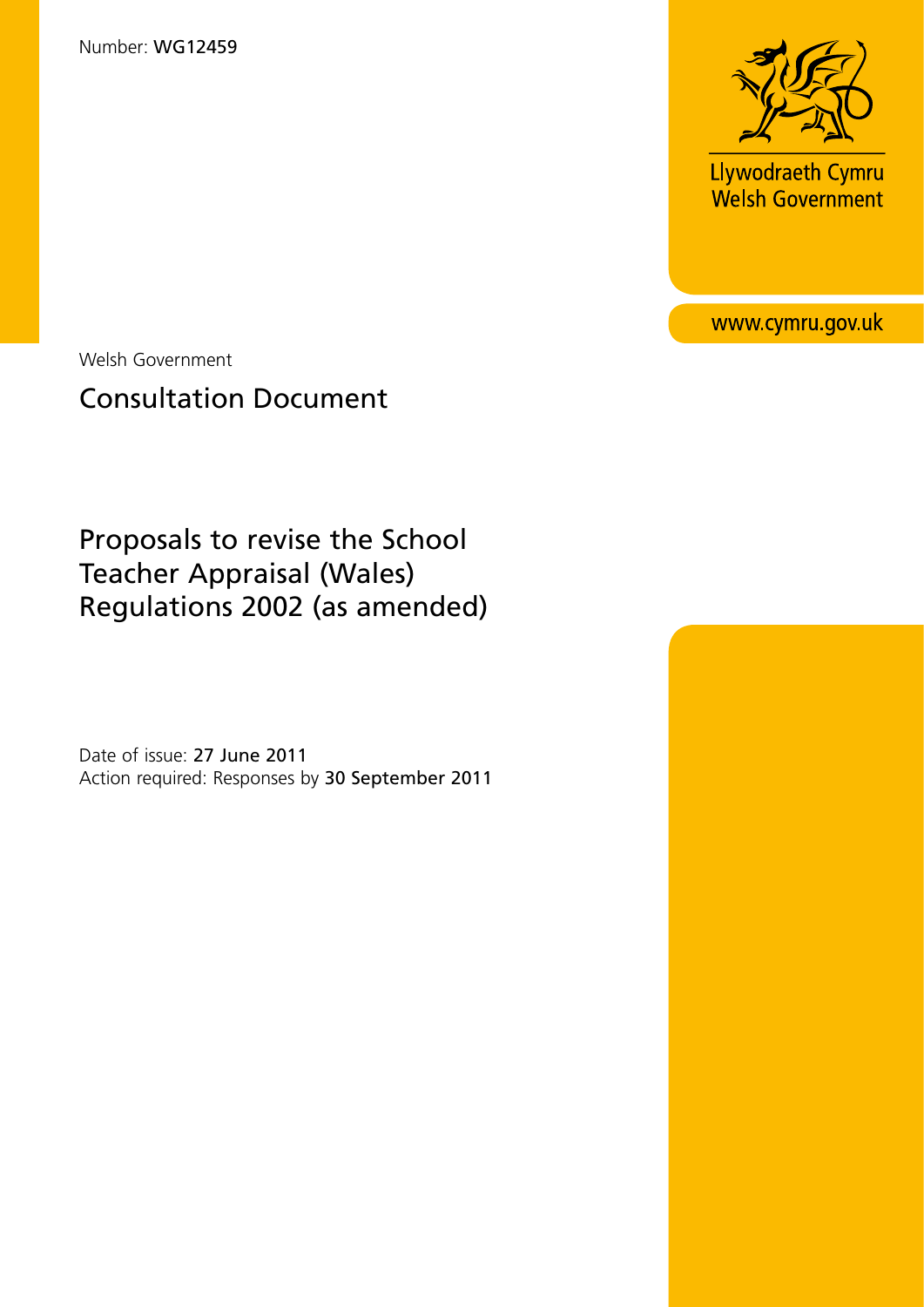# Proposals to revise the School Teacher Appraisal (Wales) Regulations 2002 (as amended)

- **Overview** This consultation document outlines proposals to revise the School Teacher Appraisal (Wales) Regulations 2002 (as amended) in order to strengthen performance management arrangements for teachers and headteachers.
- **How to** The deadline for submission of comments to this consultation is **respond 30 September 2011**. Any comments which you might have on this document should be sent to the Welsh Government. Comments should be made in writing to Mr Patrick Moran at the address below or by email to: practicereviewanddevelopment@wales.gsi.gov.uk Please enter 'Performance Management Consultation' in the subject matter box.

## **Further** Large print, Braille and alternate language versions of this **information** document are available on request. **and related documents** The existing regulations are The School Teacher Appraisal (Wales) Regulations 2002 (as amended) SI 2002 No 1394. Guidance on the existing performance management procedures can be found at: [Welsh Government | Performance Management for Teachers ...](http://wales.gov.uk/topics/educationandskills/publications/guidance/performance-man-for-teachers;jsessionid=2pzYN5yFZC4J3JpDJplpHjLnGy1yh9DhL8QryTqQ9JZJB3PTngp4!912425714?lang=en) **Contact** For further information: **details** Patrick Moran Learning Improvement and Professional Development Division Department for Education and Skills Welsh Government Cathays Park Cardiff CF10 3NQ e-mail: practicereviewanddevelopment@wales.gsi.gov.uk Tel: 029 2082 6076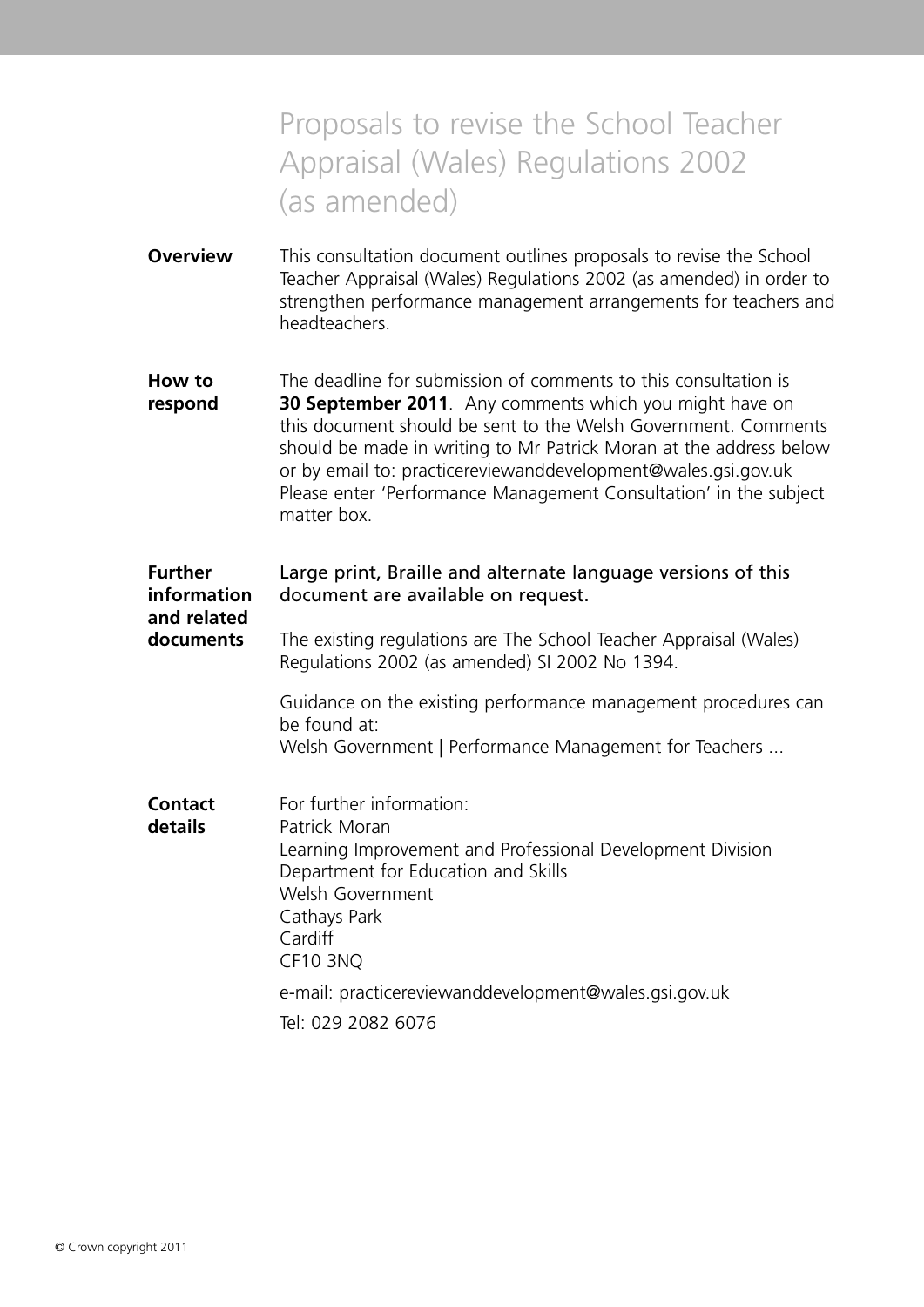# **protection**

#### **Data** How the views and information you give us will be used.

Any response you send us will be seen in full by Welsh Government staff dealing with the issues which this consultation is about. It may also be seen by other Welsh Government staff to help them plan future consultations.

The Welsh Government intends to publish a summary of the responses to this document. We may also publish responses in full. Normally, the name and address (or part of the address) of the person or organisation who sent the response are published with the response. This helps to show that the consultation was carried out properly. If you do not want your name or address published, please tell us this in writing when you send your response. We will then blank them out.

Names or addresses we blank out might still get published later, though we do not think this would happen very often. The Freedom of Information Act 2000 and the Environmental Information Regulations 2004 allow the public to ask to see information held by many public bodies, including the Welsh Government. This includes information which has not been published. However, the law also allows us to withhold information in some circumstances. If anyone asks to see information we have withheld, we will have to decide whether to release it or not. If someone has asked for their name and address not to be published, that is an important fact we would take into account. However, there might sometimes be important reasons why we would have to reveal someone's name and address, even though they have asked for them not to be published. We would get in touch with the person and ask their views before we finally decided to reveal the information.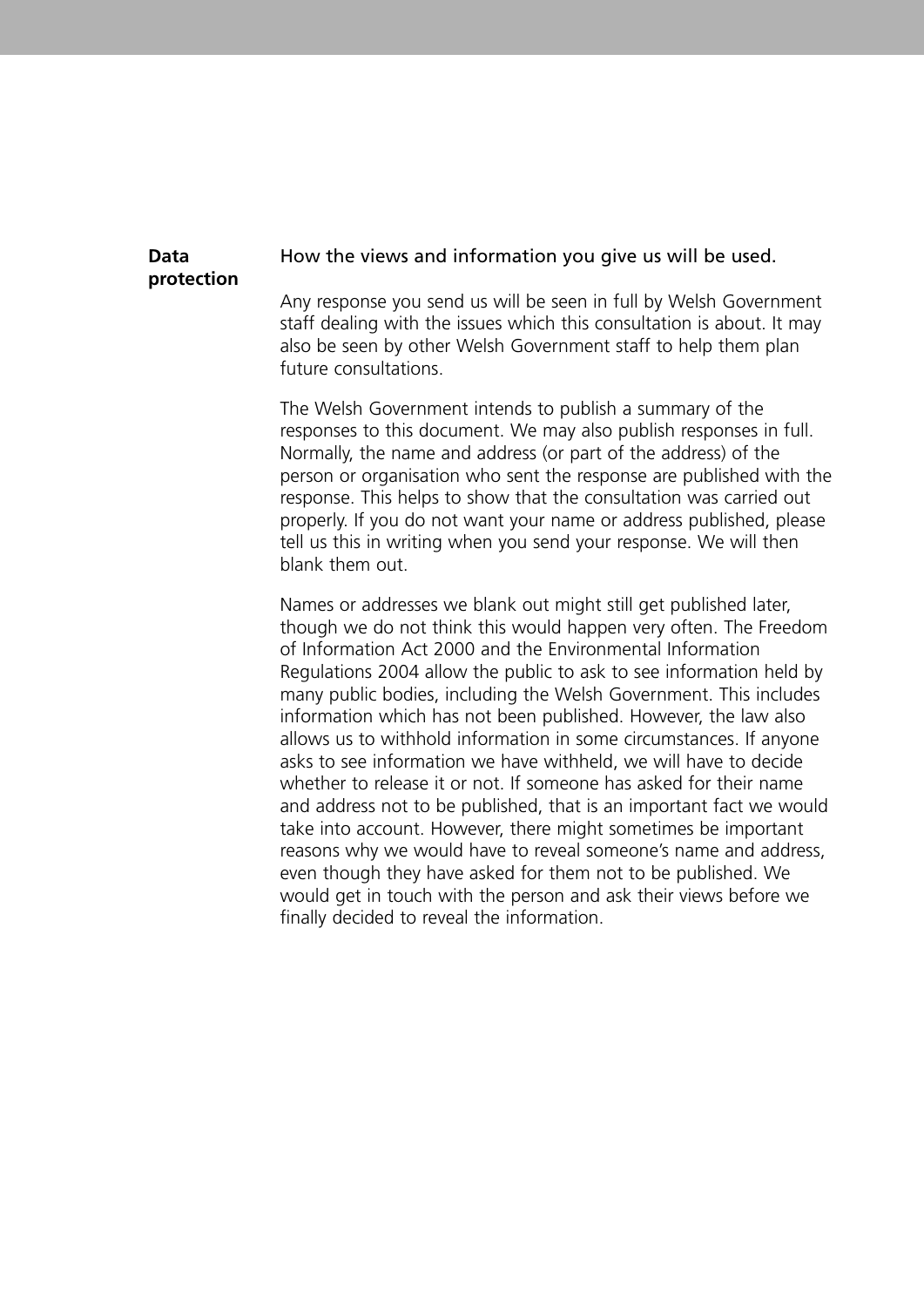# **Background**

## **Raising education standards**

The Minister for Education and Skills set out 20 action points designed to drive up standards on 2 of February 2011. This established a clear focus on literacy, numeracy, and on breaking the link between low attainment and poverty.

We know that no education system can perform beyond the level of the teachers within it. So alongside the other reforms to the system we also need to support and develop our teachers and school leaders to improve teaching quality, set high aspirations for all and focus on every individual.

We are looking to develop Statutory Guidance for school improvement which will set out the best practice currently available in Wales and elsewhere. This will include kite-marked teaching strategies designed to make 'our best our standard'. Professional Learning Communities will provide a more effective approach to continuing professional development and will focus on literacy, numeracy and tackling disadvantage. We will strengthen the arrangements for Induction of newly qualified teachers and are exploring the options for a Masters level qualification for teachers working in Wales. We have already launched a consultation on revised professional standards for teachers, head teachers and higher Level Teaching Assistants.

The changes to the Performance Management system proposed in this consultation form a key plank of the wider reform agenda linking performance management arrangements with national and school level improvement priorities. It will also provide the opportunity for teachers and leaders to reflect on their own practice, discuss the support that they need to enhance their practice and to evidence their professional development in a structured way throughout their career.

Overall we want the suite of changes to create a culture of continuous improvement in teaching practice across Wales leading to improved learner outcomes.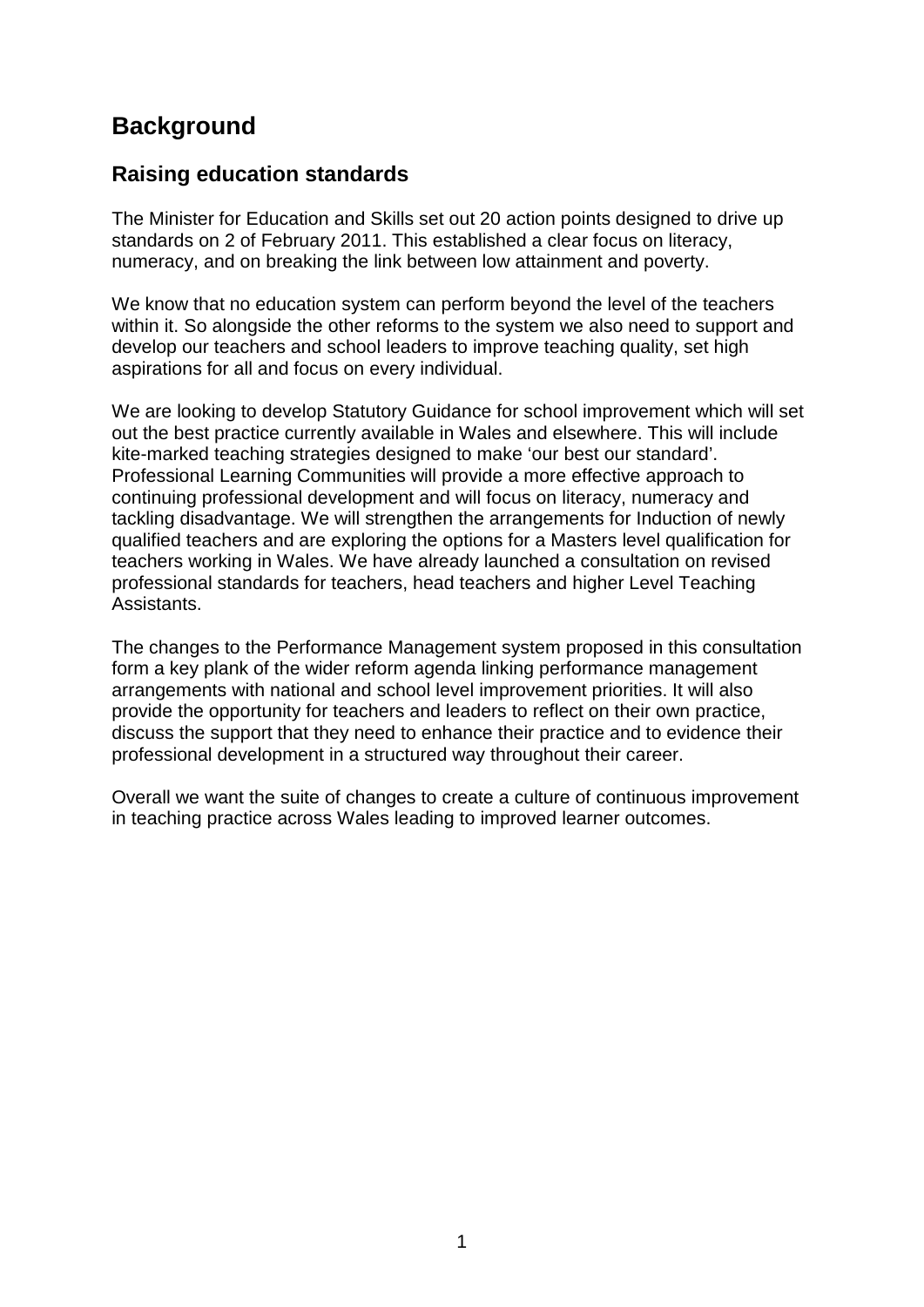## **Performance Management**

#### **Why are we proposing to change the performance management system for teacher and Headteachers?**

The current School Teacher Appraisal (Wales) Regulations 2002 (as amended) provide for the appraisal of the performance of school teachers and head teachers, by way of an annual review about aims and achievements.

Performance Management for people working in schools should help schools to improve educational standards by setting a framework for the workforce to agree and review priorities and objectives in the context of the school's improvement plan and appropriate professional standards. It should focus attention on more effective teaching and learning to benefit pupils, the workforce and schools.

Over many years, the policies for Continuing Professional Development (CPD), Performance Management and Professional Standards have developed in a piecemeal way and so do not work together as a coherent and efficient system. There is a general consensus that the current arrangements are too fragmented and not sufficiently robust or focussed to deliver education improvement priorities. The result is that we are not supporting practitioners effectively to enable them to deliver the best for our learners.

Following a review of Professional Standards, CPD and Performance Management we are aiming to develop one simple, consistent system where professional standards, performance management and professional development work together and focus on national priorities of literacy, numeracy and breaking the link between poverty and attainment to deliver improved teaching and learning.

We propose to bring these changes into force from 1 January 2012.

#### **What changes are we proposing?**

The performance management system will be revised so that:

- performance management objectives for both teachers and head teachers are focussed on professional standards, national priorities defined by the Welsh Government and local school improvement priorities;
- there is a clear description of the data and evidence needed to underpin the performance management review process for both teachers and head teachers;
- a standardised process to reduce variability;
- a requirement to maintain a practice review portfolio detailing particulars of any professional development activities undertaken and providing an opportunity for self evaluation;
- performance management information to be used to inform decisions about progression to higher pay scales where the teacher is eligible for pay progression under the School Teacher's Pay and Conditions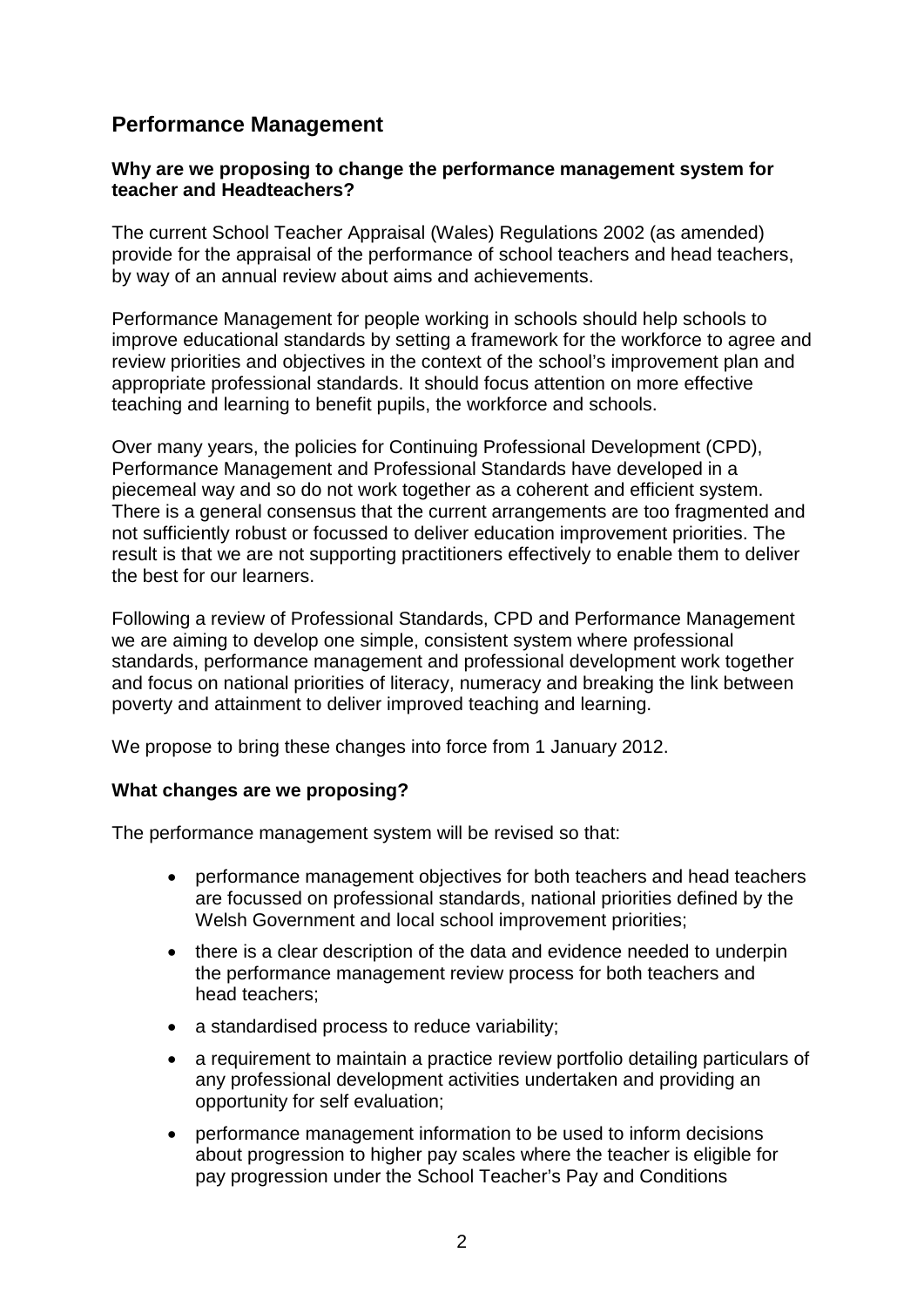Document to reduce the bureaucracy of the current Threshold Application form;

- more streamlined arrangements to ensure that head teacher performance management discussions form part of the wider dialogue with the local authority about school improvement and that duplication is reduced;
- local authority membership of the head teacher's appraisal panel will enhance their ability to fulfil their statutory responsibility for improving standards and provide more focussed support for governing bodies in support of their assessment of head teachers' performance.

A more detailed summary of the proposed changes can be found at Annex A. A copy of the proposed revised regulations is a separate document and can be found on the consultation web page alongside this document.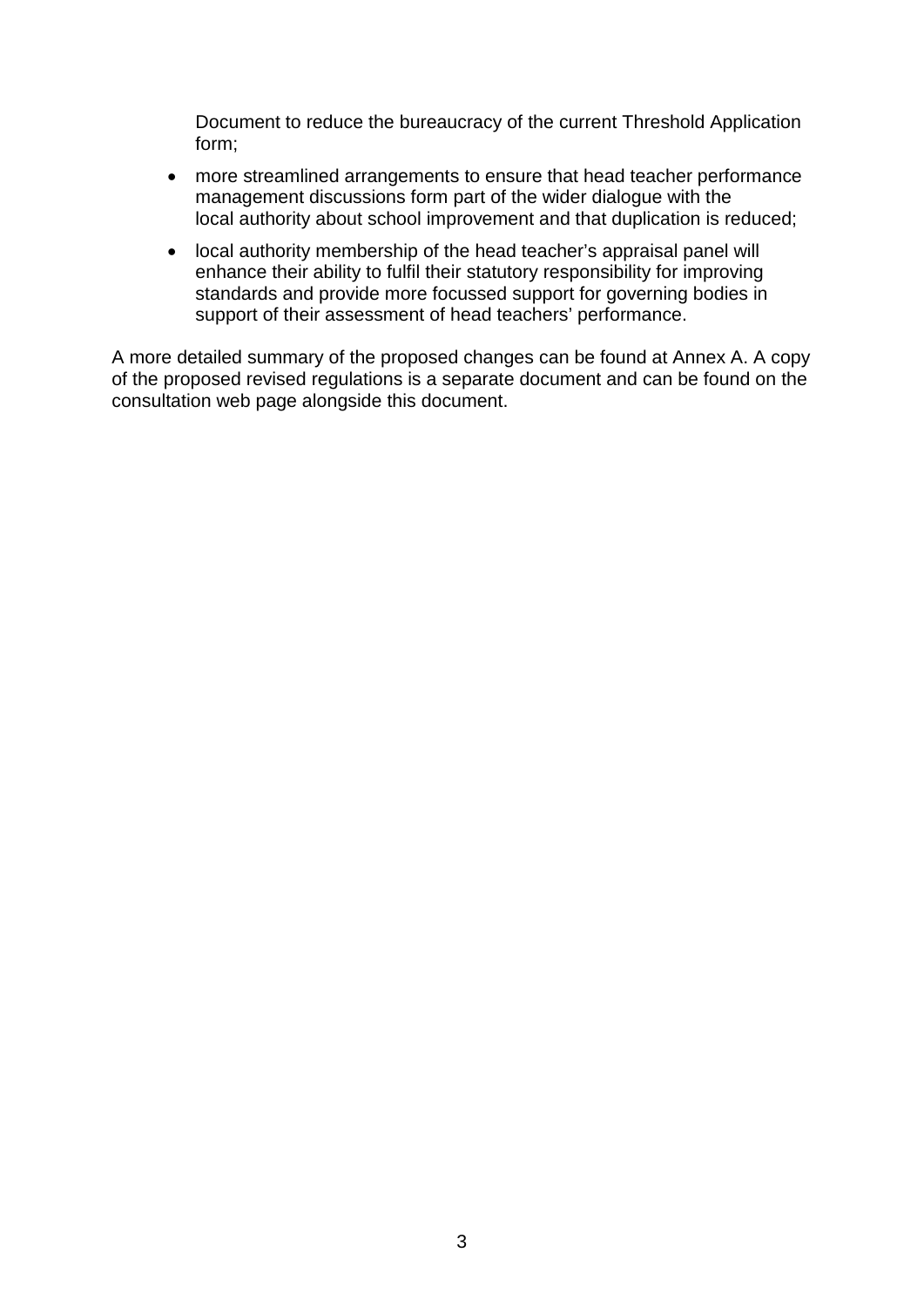# **Annex A**

## **Summary of proposed changes to Performance Management (PM) System and Procedures**

### **Teachers (including Unattached Teachers)**

The current system for teachers will be revised to:

- 1. Establish a direct link between performance management arrangements and new Practising Teacher Standards.
- 2. Make better use of data and other relevant information including School Improvement Plan; school systems for monitoring and evaluation; and other data where appropriate.
- 3. Support performance management discussions with more rigorous review and reflection linked to data and evidence, with professional development activities recorded in a "practice review portfolio".
- 4. Allow evidence from the revised performance management system to be used to inform decisions about progression to higher pay scales where the school teacher is eligible for pay progression under the School Teacher's Pay and Conditions Document to make threshold pay decisions more robust and reduce bureaucracy.

#### **Headteachers**

The current system for head teachers will undergo the following revisions:

- 1. The governing body, the local authority and the head teacher must establish a School Performance Management Policy. In the event that agreement cannot be reached the local authority must determine the School Performance Management Policy.
- 2. The Assessment Panel to comprise at least 2 governors, and 1 or 2 local authority representatives.
- 3. Annual cycle to link with the timing of the school's planning cycle (including the Self Evaluation Report, the School Improvement Plan and statutory target setting). The cycle should also take account of the Headteacher's Performance Management report; All Wales Core data sets and any relevant information provided by local authorities.
- 4. Require that performance management procedures be linked to the school's development priorities; and all objectives will be clearly linked to national and school priorities for improvement and the Head Teacher Professional Standards as defined by WG.
- 5. The "Initial Performance Management Conversation" between the Head Teacher and appraisers will include discussion on the school's performance as well as objectives for the coming year. Discussion should take place within the context of the All-Wales Core Data Set; the